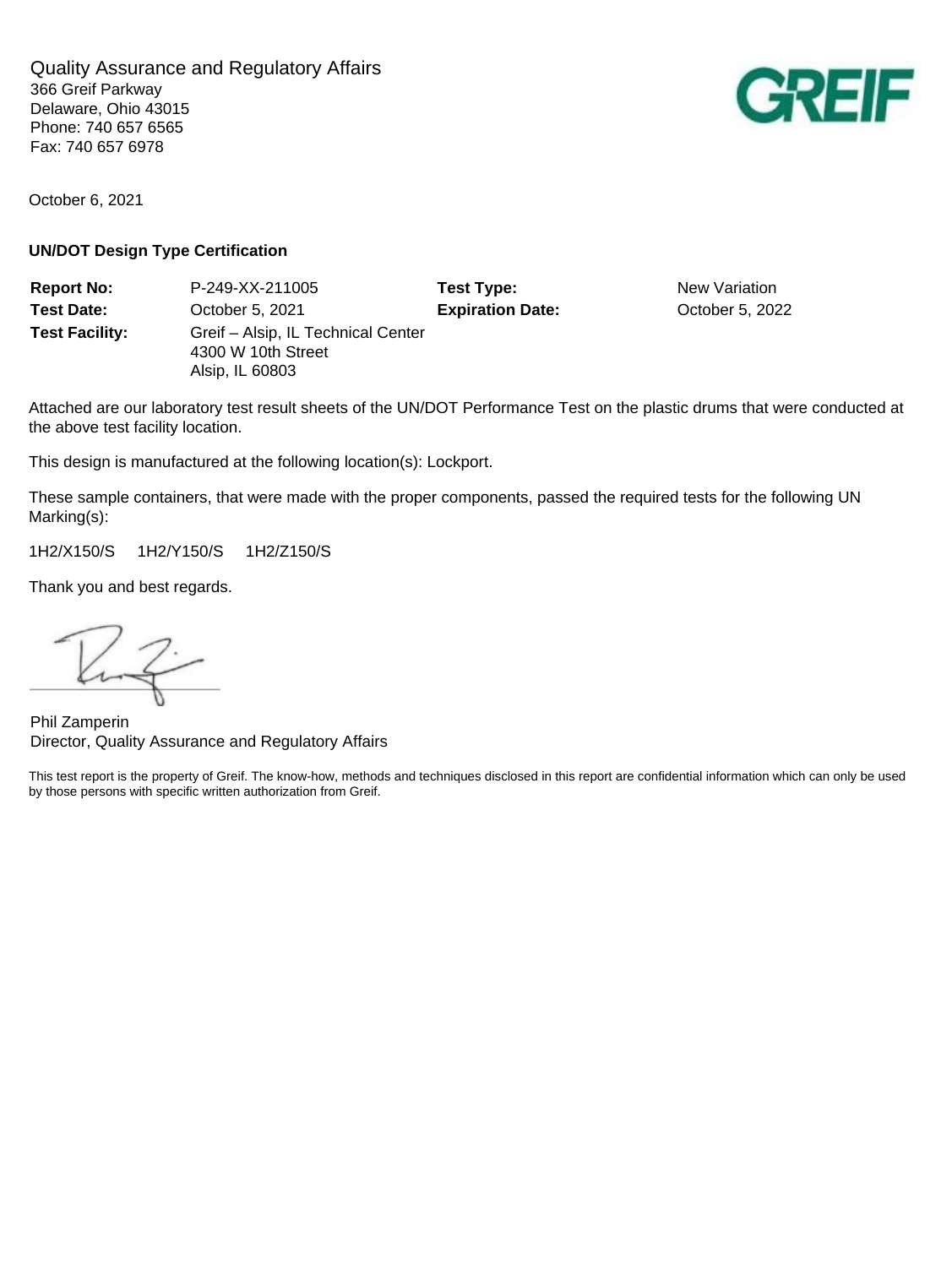# **Quality Assurance and Regulatory Affairs United Nations/IMO/DOT Performance Test**

# **DESIGN TYPE Details**

| <b>Report No:</b><br>Date Tested:<br><b>Qualification Date:</b><br><b>Drum Style:</b> | P-249-XX-211005<br>October 5, 2021<br>March 5, 2010<br>OS55 |                      |                      |
|---------------------------------------------------------------------------------------|-------------------------------------------------------------|----------------------|----------------------|
| Drum Type:                                                                            | Plastic Open Head Straight                                  |                      |                      |
| <b>UN Certified Marking(s):</b>                                                       | 1H2/X150/S<br>u<br>n                                        | 1H2/Y150/S<br>u<br>n | 1H2/Z150/S<br>u<br>n |
| Diameter:                                                                             | 23 inches                                                   |                      |                      |
| <b>Overall Height:</b>                                                                | 36.8 inches                                                 |                      |                      |
| <b>Tare Weight:</b>                                                                   | 20.2 lbs                                                    |                      |                      |
| <b>Gallon Capacity:</b>                                                               | 55 gal                                                      |                      |                      |
| Resin:                                                                                | GB1                                                         |                      |                      |
| <b>Lifting Ring:</b>                                                                  | None                                                        |                      |                      |
| Poly Bag:                                                                             | None                                                        |                      |                      |

Additional components - see next page

## **Drum Construction:**

Drum is blow molded by forming a molten tube (referred to as the parison or preform) of thermoplastic resin which is placed within a drum mold cavity and inflated with compressed air to take the shape of the cavity, which is then cooled before removing from the mold. If present in the design, the mold has inserted collars that are preformed to shape the molded threaded inserts. When top is removable, the cover will have a sealing gasket inserted in the channel around the periphery of the cover. Covers are fixed with a locking ring.

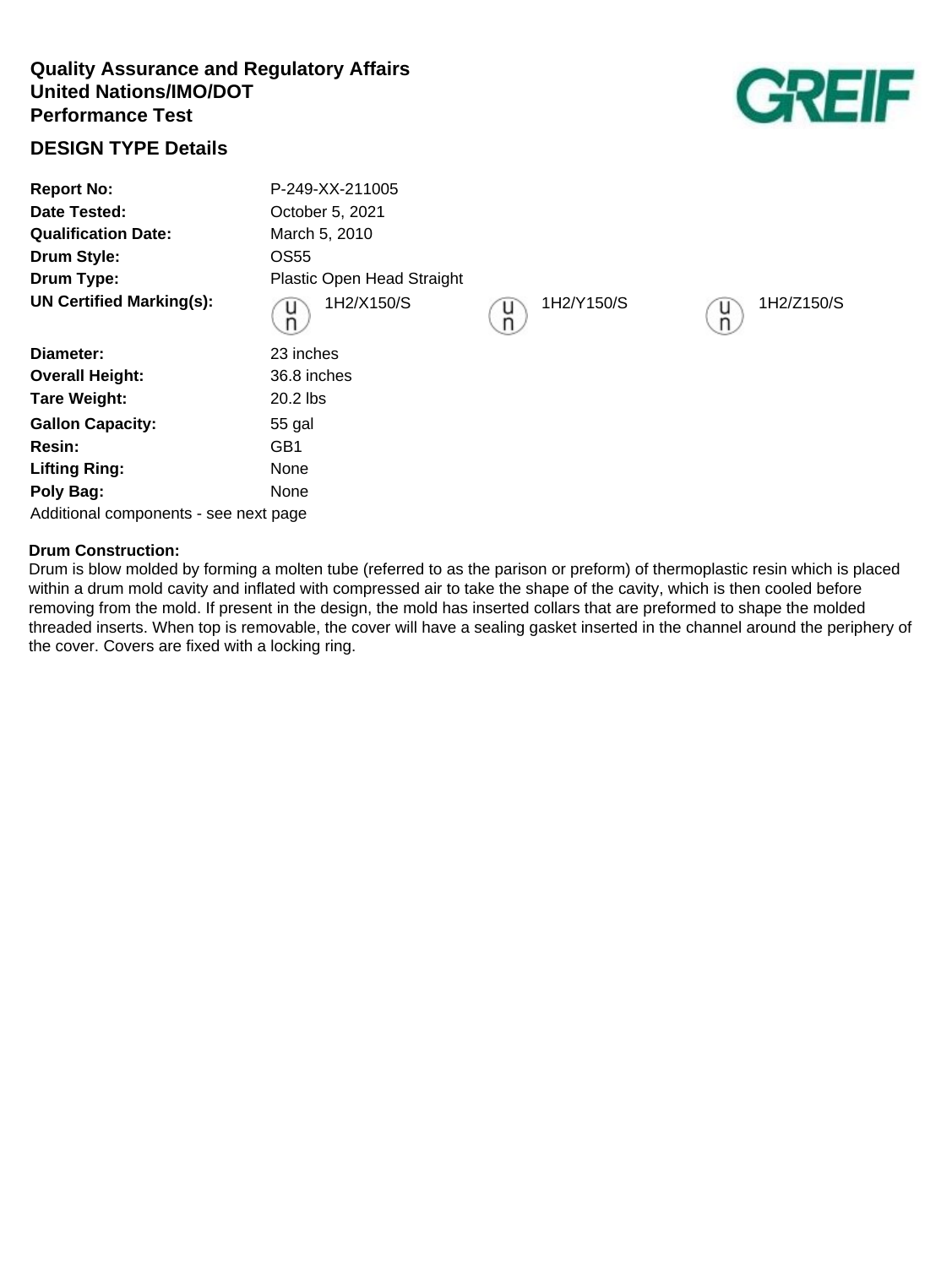# **Quality Assurance and Regulatory Affairs United Nations/IMO/DOT Performance Test**



# **DESIGN TYPE Details - Additional Components**

| <b>Report No:</b>        | P-249-XX-211005 |                 |            |
|--------------------------|-----------------|-----------------|------------|
| Date Tested:             | October 5, 2021 |                 |            |
| UN Certified Marking(s): | 1H2/X150/S      | 1H2/Y150/S<br>n | 1H2/Z150/S |

The following components have undergone DOT qualification testing as described in the Original Design Type Result Sheet using the same conditions and procedures, and meet the requirements of  $\S 178.601(q)(5)$ :

| <b>GUVER</b>         |                                                       |           |
|----------------------|-------------------------------------------------------|-----------|
| Material             | <b>Description</b>                                    | Thickness |
| <b>Plastic</b>       | Rib w/2" & 2" w/Flowed-in Gasket                      | .090      |
| <b>Plastic</b>       | Rib w/2" & 2" Combo w/Flowed-in Gasket 090            |           |
| <b>Plastic</b>       | Rib Plain w/Flowed-in Gasket                          | .090      |
| <b>Plastic</b>       | Hi-Tech Plain w/Flowed-in Gasket                      | .090      |
| <b>Plastic</b>       | Rib w/2" & 2" Combo Vented w/Flowed-in .090<br>Gasket |           |
| <b>Plastic</b>       | Hi-Tech Plain w/Chlorine Resistant Gsk                | .090      |
| <b>CLOSING RINGS</b> |                                                       |           |
| Material             | /le / Thickness                                       |           |

| Material | Style / Thickness |
|----------|-------------------|
| Steel    | Exl 16ga          |
| Steel    | BR 16ga           |

## Notes:

**COVER**

- 1. Plug elastomer gaskets include EPDM, BUNA and Viton. All other gasket materials should be denoted in the tested design. For specific plug gasket and torque instructions, please refer to your product specific closure instruction on the packing slip.
- 2. See attached closure notification for torque values for applicable rings on test drum.
- 3. If torques for components are not included on the attached closure, the components were supplied by the customer for testing. Proper closure of the unit is the responsibility of the shipper.
- 4. Closures supplied by Greif for this design have been fully qualified throughout the packaging design history, and the closures on this report may not include all qualified closures for this design. Please consult Greif Quality Assurance and Regulatory Affair for specific question regarding closure qualification. In the event a closure that is not qualified by Greif is substituted by the customer, the certified mark should be voided and removed from the package. It is the responsibility of the customer to ensure that any substituted closures meet the requirement of CFR 49 178.601 and this report cannot be used as evidence of compliance to the certified marking.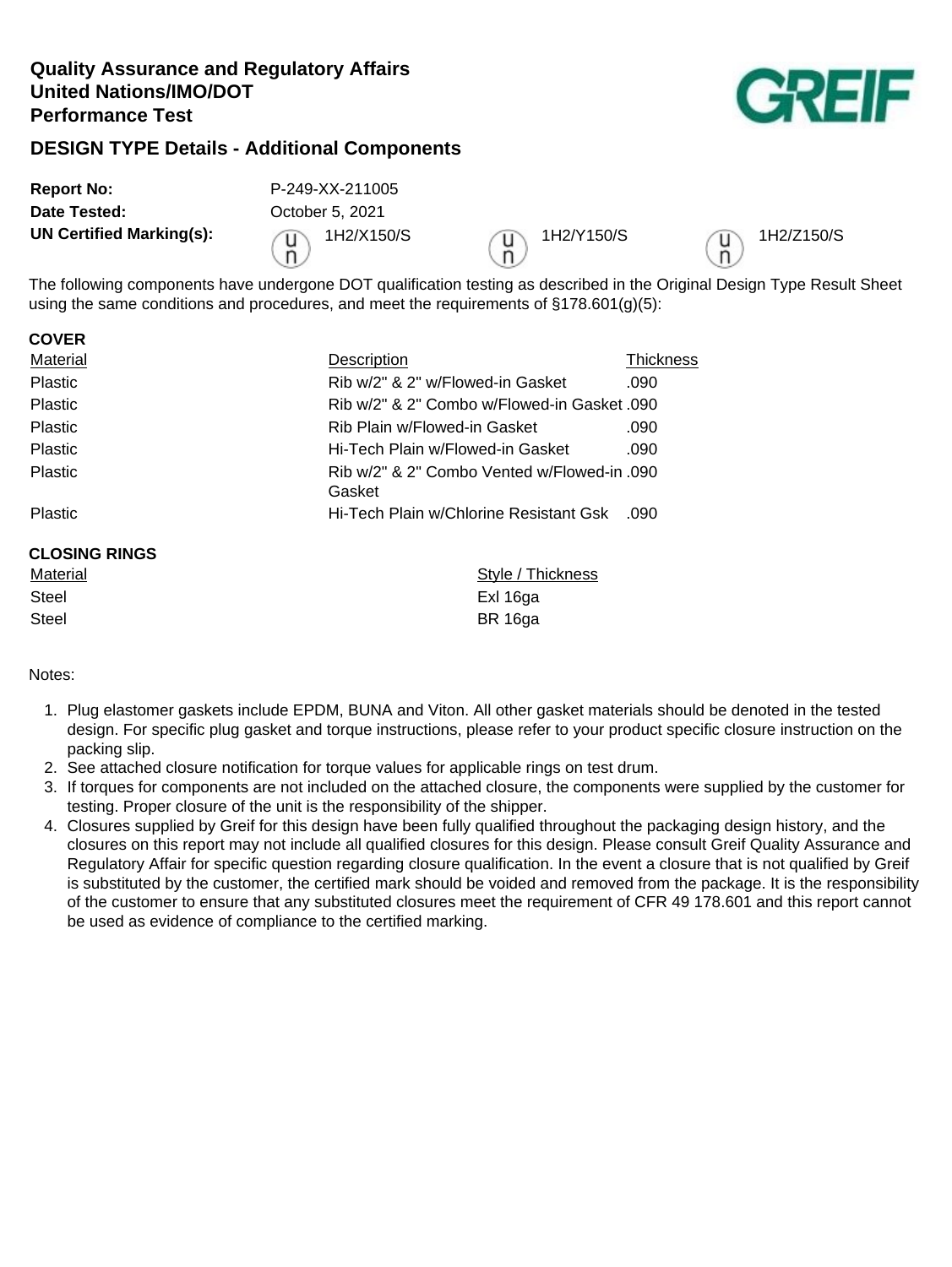# **Quality Assurance and Regulatory Affairs United Nations/IMO/DOT Performance Test**



# **NEW DESIGN RESULT SHEET**

| <b>Report No:</b>               | P-249-XX-211005            |                 |                      |
|---------------------------------|----------------------------|-----------------|----------------------|
| Date Test:                      | October 5, 2021            |                 |                      |
| <b>Qualification Date:</b>      | March 5, 2010              |                 |                      |
| <b>Drum Style:</b>              | Plastic Open Head Straight |                 |                      |
| <b>UN Certified Marking(s):</b> | 1H2/X150/S<br>u            | 1H2/Y150/S<br>u | 1H2/Z150/S<br>U<br>n |
| <b>Maximium Capacity:</b>       | 208.5 Litres               | 55 Gallons      |                      |
| Capacity:                       | 208.5 Litres               | 55 Gallons      |                      |
| <b>Test Mass - Gross:</b>       | 150.0 KG                   | 330.7 Lbs       |                      |
| Tare:                           | 9.5 KG                     | 21.0 Lbs        |                      |
| Net:                            | 140.5 KG                   | 309.7 Lbs       |                      |

## **Static Compression Test (49 CFR 178.606)**

Package Preparation: Drums filled to 95% minimum capacity, with material similar in density sufficient to represent the gross mass package weight indicated in the certification, min grain size 125 micrometers Conditioning: Ambient

| Total Mass: | 346 KG (2.3 Units x 150.0 KG each) |
|-------------|------------------------------------|
| Duration:   | 24 Hours                           |
| Results:    | 3 Units Passed                     |

## **Drop Test (49 CFR 178.603)**

Package Preparation: Drums filled to 95% minimum capacity, with sand and sawdust (min grain size 125micrometers) Conditioning: Container and contents at -18°C (0°F)

Drop Height: 1.8 Metres / 70.9 Inches Diagonal Top Drop | On closure 3 Units Passed handle: Flat Drop | On sidewall, On closure handle: 3 Units Passed

## **Vibration Test (49 CFR 178.608)**

Capable of withstanding, without rupture or leakage, the vibration test procedure In 49 CFR 178.608.

## **Leakproofness (49 CFR 178.604)**

Not Applicable

#### **Hydraulic (Hydrostatic) (49 CFR 178.605)**

Not Applicable

## **TEST RESULTS CERTIFIED BY: Quality Assurance and Regulatory Affairs**

This test report is the property of Greif. The know-how, methods and techniques disclosed in this report are confidential information which can only be used by those persons with specific written authorization from Greif.

**Phil Zamperin Director, Quality Assurance and Regulatory Affairs**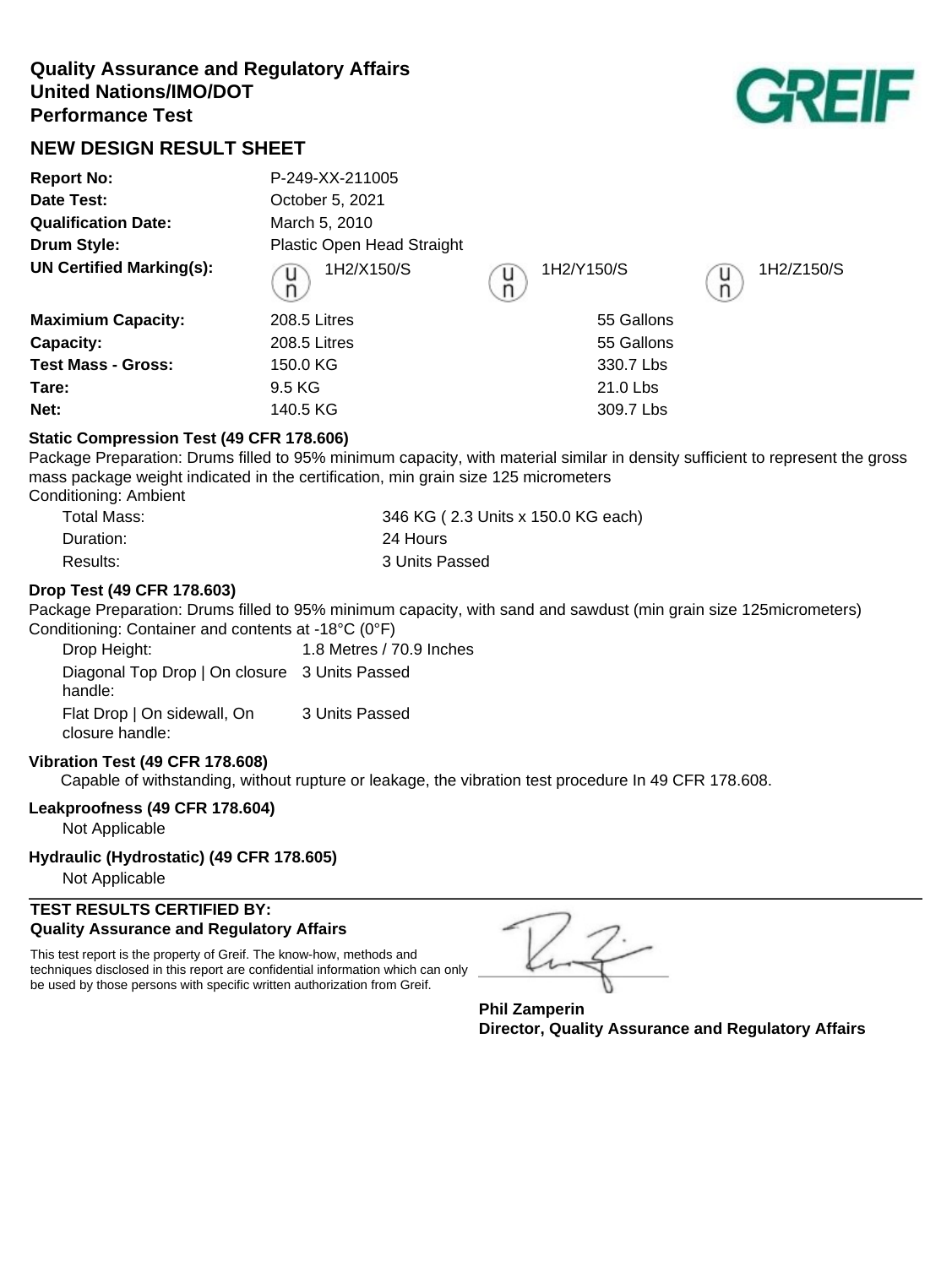

# **OPEN HEAD CLOSURE NOTIFICATION**

## **Product Type: P11 Country: USA**

Pursuant to the requirements of the Department of Transportation in CFR 49 Part 178.2(c)(1), this is your notification of the closing method used for the containers sold to you. This method of closure should be used to ensure that your containers have been closed in the same manner as when they were initially tested.

To be UN certified, this drum must be closed with the same cover and closing ring used for certification. If drum is purchased without these parts, contact the supplying Greif plant for the correct cover and closing ring.

Your product may adversely affect container materials, bung threads, or closing devices. Product compatibility with the container is the shipper's responsibility.

These instructions for closure are based upon the closure methods used to enable these containers to pass the United Nations test requirements as outlined by the UN marking on the package.

The closure recommendations do not take into account any hazards present at your facility, or the handling, filling or shipping of your product.

Any container used for packaging hazardous materials should be inspected before filling and shipment. Containers with obvious damage or deterioration should not be filled or shipped.

## **To Close:**

- 1. Covers supplied with the drums must be attached to the drums with lever-action or bolt ring locking bands, as supplied with the drums.
- 2. Place the plastic cover on the top of the open head plastic drum.
	- a. Steel lever-action locking band The channel shaped locking band is drawn around the cover by the lever closing device and secured in place with a latch device. Snap the latch into the lever until it locks, then apply a sealing wire or other sealing device through the holes on the latch lever.
	- b. Plastic lever-action locking bands The channel shaped locking band is drawn around the cover by the lever closing device. The lever closing device is secured in place with the locking tab that protrudes through a slot in the handle. Snap the latch into the lever until it locks, then apply a sealing wire or other sealing device through the holes on the latch lever.
	- c. Bolt-Ring locking band Place the locking band around the cover and top lip of the drum with the ring's lugs pointing down.
		- i. If one of the lugs is threaded, insert the bolt first through the unthreaded lug, then screw on the jam nut, if included. Then thread the bolt through the threaded lug. Jam nut should be between the lugs.
		- ii. If both lugs are unthreaded, insert the bolt completely through both lugs and screw on the jam nut to the outside of the second lug.
		- iii. If a shoulder bolt is used, insert the bolt completely through both lugs.

Once the bolt and nut, if used, are in place, tighten the bolt until the ends of the locking band (not lugs) is no more than 1/2". Also verify that the cover and ring do not spin.

**Corporate Office**  425 Winter Road – Delaware, Ohio 43015 www.greif.com